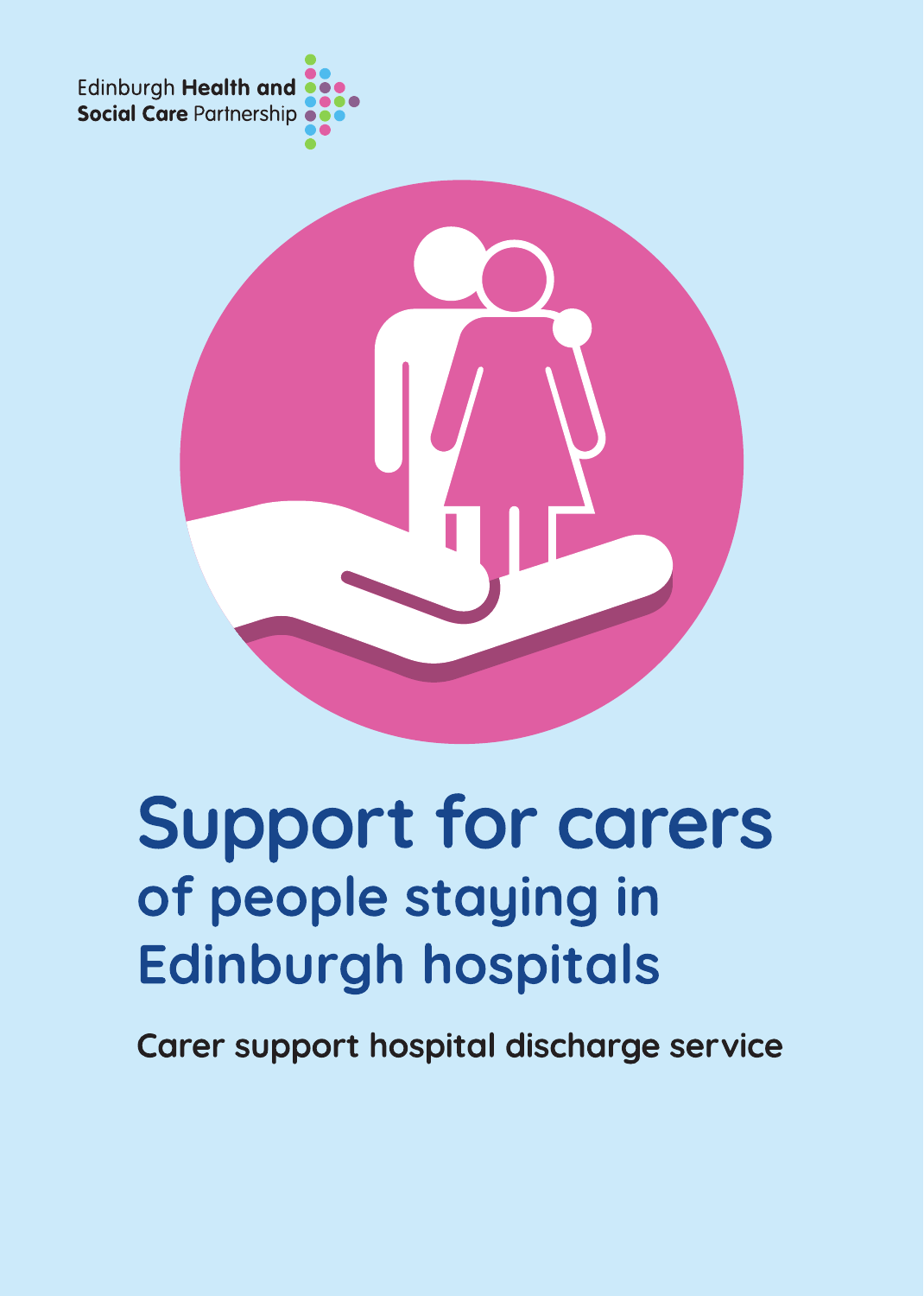

Am I a carer? You are a carer if you provide unpaid support to family or friends who could not manage without your help.

# What you need to know about being a carer

It can help if you know what support the person you care for needs when they leave hospital. You can also get support in your own right. If you have not been a carer before, or your caring role has changed because of hospital treatment, it may be helpful to find out what supports and services are available to assist you. We can help with this.

#### What is the carer support hospital discharge service?

Carer support workers in hospital can help you to get involved from the point of admission in planning support for the person you care for when they leave hospital. This is called discharge planning. They can help you access carer support. You can use this service if you, or the person in an Edinburgh hospital, is aged 18 years or over.

The carer support worker can help you:

- work with staff to decide what support will be arranged for the person you care for when they leave hospital
- decide what support you are able to provide as a carer
- by offering to prepare an adult carer support plan with you
- discuss your own needs as a carer
- make connections to a range of carer support opportunities and organisations
- obtain general information on medical conditions and treatment.

# What happens when the person you care for leaves hospital?

At the point when the person you care for leaves hospital, you should know what support has been arranged for them and what support you can access. Remember, it is important to look after your own health and wellbeing and maintain your own life alongside caring.

#### Find out more about the service

Ward staff, charge nurses, social workers, occupational therapists or physiotherapists can put you in touch with the carer support hospital discharge workers and connect you to the service with your consent. You can use this service if you, or the person in an Edinburgh hospital, is aged 18 years or over. You can also contact the Edinburgh Carer Support Team yourself by calling:



**0131 536 3371** (Monday-Friday, 9am-5pm)

#### Making a comment or complaint

If you wish to make a comment or complaint about any carer support hospital discharge worker or the service, please contact: Edinburgh Carer Support Team



**0131 536 3371** (Monday-Friday, 9am-5pm)

Once you contact this team, your comment or complaint will be passed to the right manager to deal with it.

# **Confidentiality**

Information will be used and shared (with relevant professionals) to make sure you can be supported. We will tell you about this and where necessary ask for your permission. This will be restricted to information they need to know in order to help you. You can find further information on how NHS Lothian and the City of Edinburgh Council share your information:

**https://www.nhslothian.scot/YourRights/DataProtection/Pages/default.aspx https://www.edinburgh.gov.uk/privacy**